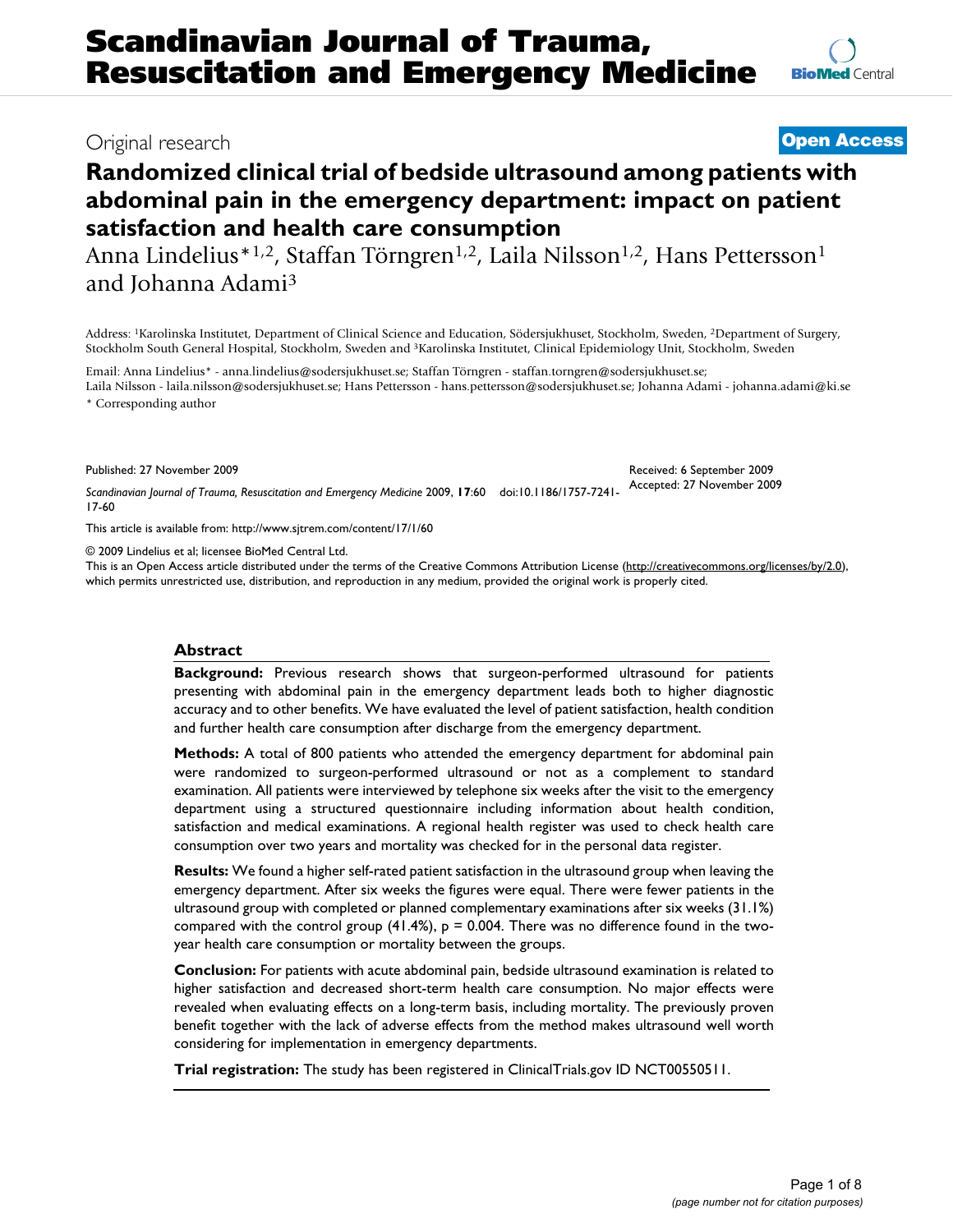### **Background**

Ultrasound (US) performed by surgeons or emergency physicians in the emergency department (ED) is increasing worldwide [1-6]. However, the method is debated [2] and in many countries, like Sweden, US is usually performed by a radiologist on request from the physician in the ED.

Studies have been able to show the benefits of a system with surgeon-performed US for patients with abdominal pain in the ED including higher diagnostic accuracy, lower rate of admission, decreased number of further performed examinations and earlier decision regarding surgery [1,7-11]. Long-term effects and patient satisfaction have however not been evaluated to a great extent. We have found one previous study reporting high patient satisfaction when emergency physicians examine patients presenting with abdominal pain with US at the ED. In this study they showed equal satisfaction rates regarding examination by a radiologist or an emergency physician  $[12]$ .

The aim of this study was to evaluate patient satisfaction and the effects on health condition and health care consumption of the US examination on a short- and a longterm basis. In a previous study we showed that the number of subsequent US examinations were less if the patients had been examined with surgeon-performed US at the ED [10]. In this study we have studied consequences on a short term and long term basis.

We examined the level of patient satisfaction at discharge from the ED and six weeks after the visit. We have also quantified health care consumption and evaluated health condition at six weeks and two years following the ED visit.

#### **Methods**

The methods have been described elsewhere and are therefore summarized briefly [11].

The study was conducted between February 2004 and June 2005 at the ED of Stockholm South General Hospital, a public general hospital with 505 beds and with a catchment area of about 600,000 inhabitants. During this time period a total number of about 11,300 patients attended the ED for abdominal pain.

Nine surgeons, all with at least two years experience of surgery after completed internship, took part in the study. The surgeons attended a one-week course led by a specialist in US examination. This was followed by three weeks training in the radiological department in abdominal US, under the guidance of an ultrasound specialist.

All patients, 18 years or older, admitted to the ED for abdominal pain were considered eligible to participate in the study. The exclusion criteria were: pregnancy, previously diagnosed abdominal condition (a known condition causing the actual pain for which the patient is admitted), acute conditions needing immediate care, inability to communicate with the investigator, severe drug or alcohol addiction and dementia. The study surgeon assessed the patients for participation in the study and included them after informed consent.

A total of 800 patients were enrolled for the study. After inclusion, the patients were examined by the study surgeon. Medical history was taken, and clinical examination and routine laboratory testing were performed. After that a sealed randomization envelope was opened randomizing the patient to US performed by the study surgeon or not. If randomized to the US group, the examination was performed with one out of two handheld, 2,5-5 MHz or 4,3-6 MHz, curved array transducers (B-K medical, Denmark, Hawk 2102, transducers type 8665 and 8802) screening the entire abdomen. The two groups were subsequently managed according to clinical routine as decided by the study surgeon.

Before leaving the ED the patients were asked to anonymously indicate their satisfaction with the visit on a tengrade visual analogue scale where 0 represents the lowest satisfactory level and 10 the highest level. This paper was sealed by the patient and handed over to the ED staff.

#### *Short-term follow-up*

Four to six weeks after their first visit, all patients received a telephone call from the study nurse. The nurse followed a structured interview questionnaire including questions on health condition, performed and planned examinations after discharge and consultations of other health care providers. The patient was also asked to report his or her self-rated level of satisfaction with the emergency visit on a ten-grade scale where 0 represented the lowest level of satisfaction and 10 the highest. The study nurse was blinded as regards which group the patient belonged to.

#### *Long-term follow-up*

In our regional registry, containing all health contacts in Stockholm with public health care providers, we followed up all patients during a two-year period after the ED visit. On a special case report form, a study nurse recorded all out-patient visits and in-patient admissions during the time period. From the same registry we also recorded radiological examinations and endoscopies within two years of the first visit. We excluded medical care that was obviously not related to the ED visit for abdominal pain, such as hearing and vision examinations, dermatology and medical treatment related to pregnancy and delivery. Mor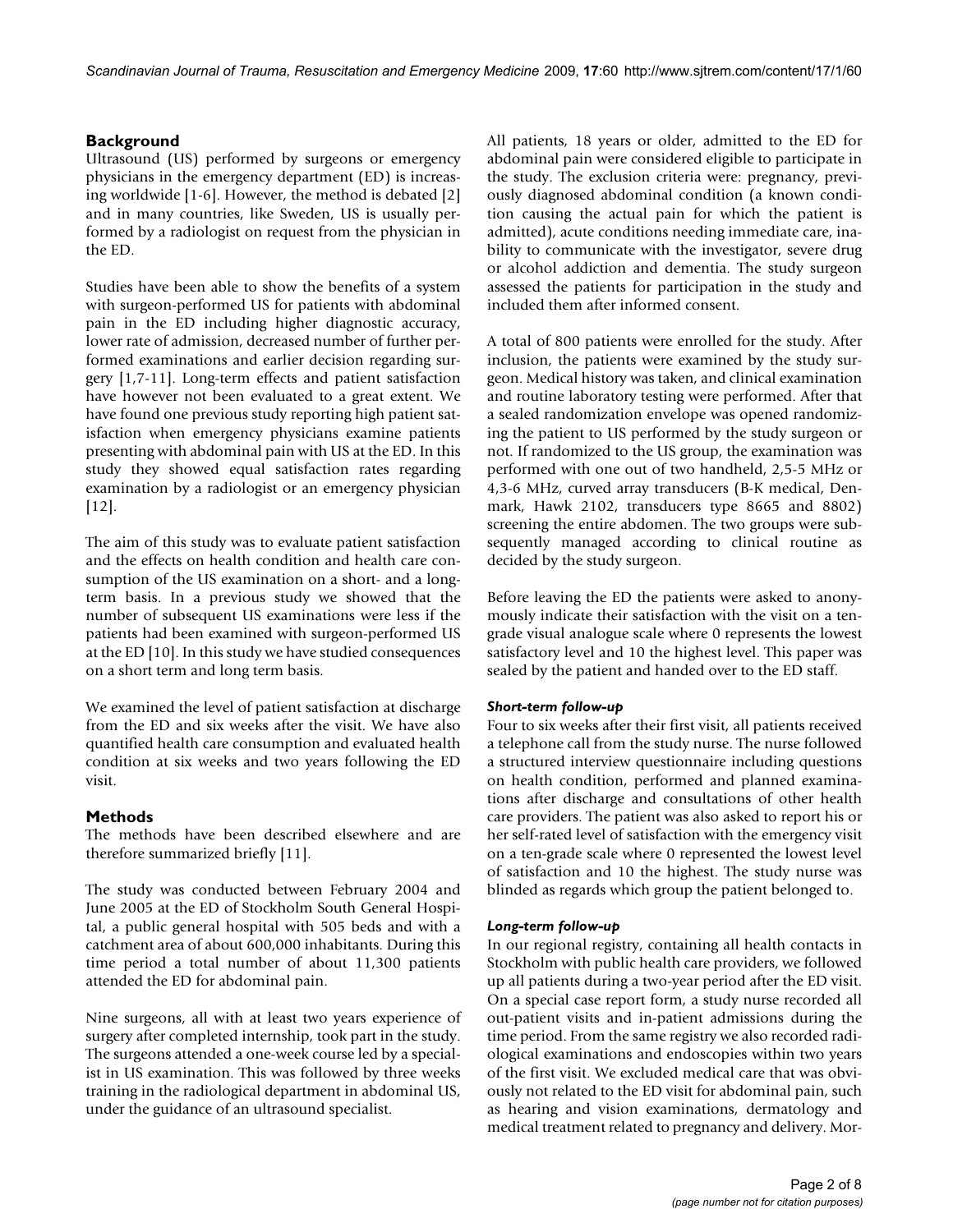tality was checked for in the personal data register. The study nurse was blinded to which randomization group the patient belonged to.

#### *Sample size*

The sample size was calculated on the basis of the primary outcome of the study, diagnostic accuracy, presented in an earlier article [11]. Thus, the sample size was calculated to detect a nine-percentage points difference for a proportion between the control and the ultrasound groups (specifically 70% versus 79%). It would be necessary to have 400 patients in each group to detect a difference of this size with 80% power at 5% significance level, two-tailed. We used SamplePower 2.0 to perform the sample size calculation

#### *Ethical considerations*

The study was approved by the Institutional Review Board at Karolinska Institutet, Stockholm, Sweden (Dnr 216/03 and 2007/727-32). The study has been registered in ClinicalTrials.gov ID NCT00550511.

#### *Statistical analysis*

The Mann Whitney U test was used to compare the medians between the intervention group and the control group regarding patient satisfaction and health care consumption at the two-year follow-up. In all other comparisons we used the Chi-square test to compare the proportions between the groups. All analyses were performed according to intention-to-treat. The results were regarded as significant if *p* was less than 0.05, two-tailed. SPSS 14.0 was used for statistical analysis.

#### **Results**

#### *Participation*

A study flow chart is shown in Figure 1. A total number of 392 patients in the US group and 391 patients in the control group were available for analysis from the ED, including patient satisfaction measure and baseline characteristics. 360 patients in the US group and 359 patients in the control group were available for the sixweek follow-up analysis. For the two-year follow-up, 391



**Figure 1 Study Flow Chart**.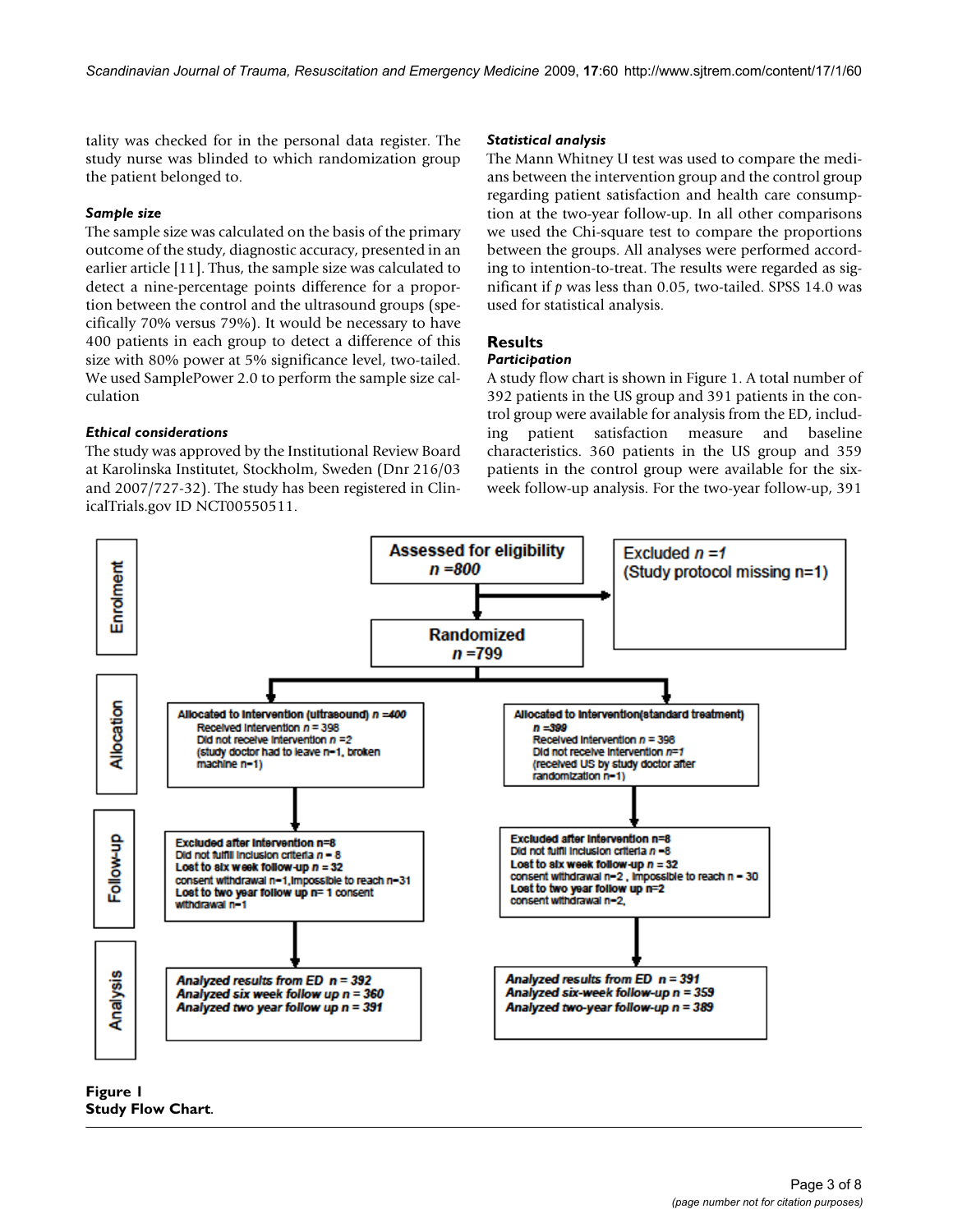patients in the US group and 389 patients in the control group were included in the analysis.

#### *Characteristics at baseline*

The groups were similar concerning all background factors, except for referral pattern. More patients were referred to the ED in the group not undergoing US (Table 1).

#### *Patient satisfaction*

The self-rated patient satisfaction when leaving the ED was slightly, but significantly, higher in the US group. At the six-week follow-up the patient satisfaction measured was equal in both groups (Table 2).

#### *Short-term follow-up*

31.1% of the patients in the US group had completed or planned complementary examinations after the ED visit compared to  $41.4\%$  in the control group ( $p = 0.004$ ). When analyzing examinations separately there was only a significant difference in US examinations and colonoscopies with a higher frequency of these examinations in the control group. Self-reported health condition was equal in both groups (Table 3). These results are also illustrated in Figure 2.

#### *Long-term follow-up*

There was no significant difference between the groups concerning health care consumption during two years after the ED visit (Table 4).

#### *Mortality*

There was no significant difference between the groups regarding mortality (Table 5). The three deaths in the US group at six-week follow-up were not associated with US: an 80-year-old woman that was admitted with acute leukemia, transferred to another hospital and died there two days later; a 68-year-old woman who died of metastatic lung carcinoma three weeks later; and a 93-year-old woman who died of acute myocardial infarction at a geriatric clinic five days after the ED visit.

#### **Discussion**

This study is the first randomized study assessing patient satisfaction and the long-term effects as regards health care consumption when using US for diagnosis of abdominal pain at the ED. We found a small, but still significant, increase in patient satisfaction directly after the ED visit. Factors shown to be related to patient satisfaction at the ED include actual and perceived waiting time, numbers of treatments in the ED, provider-patient interactions and the adequacy of information provided, age, triage status and explanation of causes of problem and tests [13-15]. A possible explanation for our results with higher satisfaction for the US group at the ED could though be the additional examination performed and possibly subsequently a better patient-provider interaction with a better explanation of the patient's problem with the help of the US examination results. More subsequent examinations were performed in the group not receiving US at the ED in this study, which may have had an impact on patient satisfaction. If patient satisfaction had been measured immediately after the US performed by the surgeon, before decision had been taken about complementary examinations, it might have been even higher. Our aim was to measure the patient satisfaction concerning all aspects of the introduced method of bedside US and therefore we estimated the overall satisfaction rate which we believe reflects this. Time consumption for the groups were reported in an earlier paper [10]. Since the length of stay at the ED was about the same in both groups (about 4.5 hours) the waiting time at the ED would probably not affect the rates of patient satisfaction. Background factors as age and BMI were equal for both groups and do not interfere with the results. Though patient satisfaction was slightly higher at ED when US was used, the rates did not differ at six-week follow-up but were still quite high, in line with another study examining satisfaction rates after US examinations for abdominal pain [12].

Mortality rates for patients visiting the ED are shown to be fairly high, especially for frequent ED users [16-18]. Health care consumption is also shown to be high in this group [16]. One previous randomized study that examined the six-month mortality rate did not show any difference between patients with abdominal pain examined with early CT or not [19]. In our study we did not find any difference in mortality either. Two-year health care consumption was also equal between the groups. On a shortterm basis there were however fewer requested complementary examinations in the group where US was performed.

Previous studies have shown that bedside surgeon-performed US can increase diagnostic accuracy of abdominal pain [1,11]. Moreover, other benefits of bedside US have been reported, such as decreased admission frequency, less need of complementary examinations and shorter time for surgery with the use of surgeon-performed US at the bedside when a patient presents with abdominal pain [7-10].

The results shown in this study seem to support routine use of the method in the ED. Bedside US is an easy examination without any known side-effects [20,21] With proved benefits, higher patient satisfaction and no negative long-term effects, we believe that US is safe to recommend. Taking into account that abdominal pain is a common reason for seeking medical care all over the world [22-24], this easy examination would save money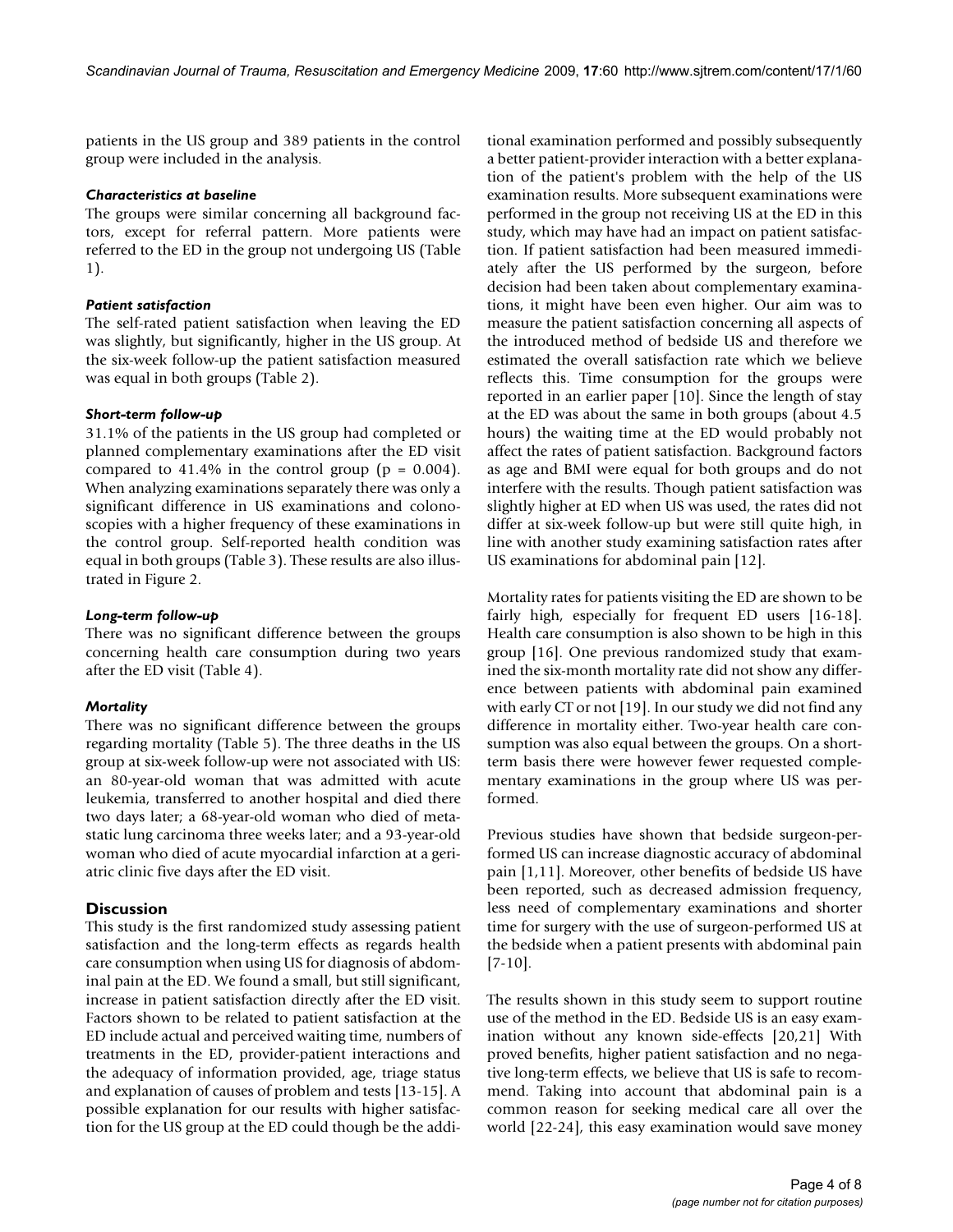| Characteristics                              | <b>Ultrasound</b><br>$(n = 392)$ |            | Not ultrasound<br>$(n = 391)$ |            |  |
|----------------------------------------------|----------------------------------|------------|-------------------------------|------------|--|
|                                              | mean (SD)                        | n<br>$(*)$ | mean (SD)                     | n<br>$(*)$ |  |
| Age                                          | 47 (20)                          |            | 48 (19)                       |            |  |
| Gender<br>Male                               |                                  | 160 (40.8) |                               | 171(43.7)  |  |
| Female                                       |                                  | 232 (59.2) |                               | 220 (56.3) |  |
| Height                                       | 172 (9)                          |            | 172(10)                       |            |  |
| Weight                                       | 73 (16)                          |            | 73 (16)                       |            |  |
| <b>BMI (Body Mass Index)</b>                 | 24,8 (4.5)                       |            | 24.8(4.3)                     |            |  |
| Abdominal-related comorbidity                |                                  | 76 (19.4)  |                               | 78 (19.9)  |  |
| Comorbidity related to heart or diabetes     |                                  | 66 (16.8)  |                               | 74 (18.9)  |  |
| History of abdominal malignancy              |                                  | 6(1.5)     |                               | 12(3.1)    |  |
| History of other malignancy                  |                                  | 11(2.8)    |                               | 14(3.6)    |  |
| Other comorbidity                            |                                  | 132 (33.7) |                               | 123(31.5)  |  |
| Admission for abdominal pain within one year |                                  | 124 (32.0) |                               | 137 (35.3) |  |
| Referral for admission                       |                                  | 92(24.4)   |                               | 126 (32.9) |  |
| Duration of pain<br>0-8 hours                |                                  | 44 (14.8)  |                               | 43 (14.4)  |  |
| 8-24 hours                                   |                                  | 99 (33.2)  |                               | 97 (32.4)  |  |
| >24 hours                                    |                                  | 147 (49.3) |                               | 151 (50.5) |  |
| Cannot answer                                |                                  | 8(2.7)     |                               | 8(2.7)     |  |
| Actual VAS (of pain)                         | 4.3(2.8)                         |            | 4,4(2.6)                      |            |  |
| Maximal recall VAS (of pain)                 | 7.6(2.6)                         |            | 7,6(1.8)                      |            |  |
| Temperature                                  | 37.0 (0.8)                       |            | 37.0(0.7)                     |            |  |
| Affected general condition                   |                                  | 90(23.3)   |                               | 74 (19.1)  |  |
| Tenderness                                   |                                  | 338 (86.4) |                               | 347 (89.2) |  |
| Rigidity                                     |                                  | 51(13.1)   |                               | 49 (12.6)  |  |
| Palpable mass                                |                                  | 23(5.9)    |                               | 29(7.5)    |  |

#### **Table 1: Baseline characteristics of patients with abdominal pain at the Emergency Department enrolled in this study**

VAS (of pain) = Visual Analogue Scale (scale 0-10. 0 represents no pain at all, 10 represents unbearable pain)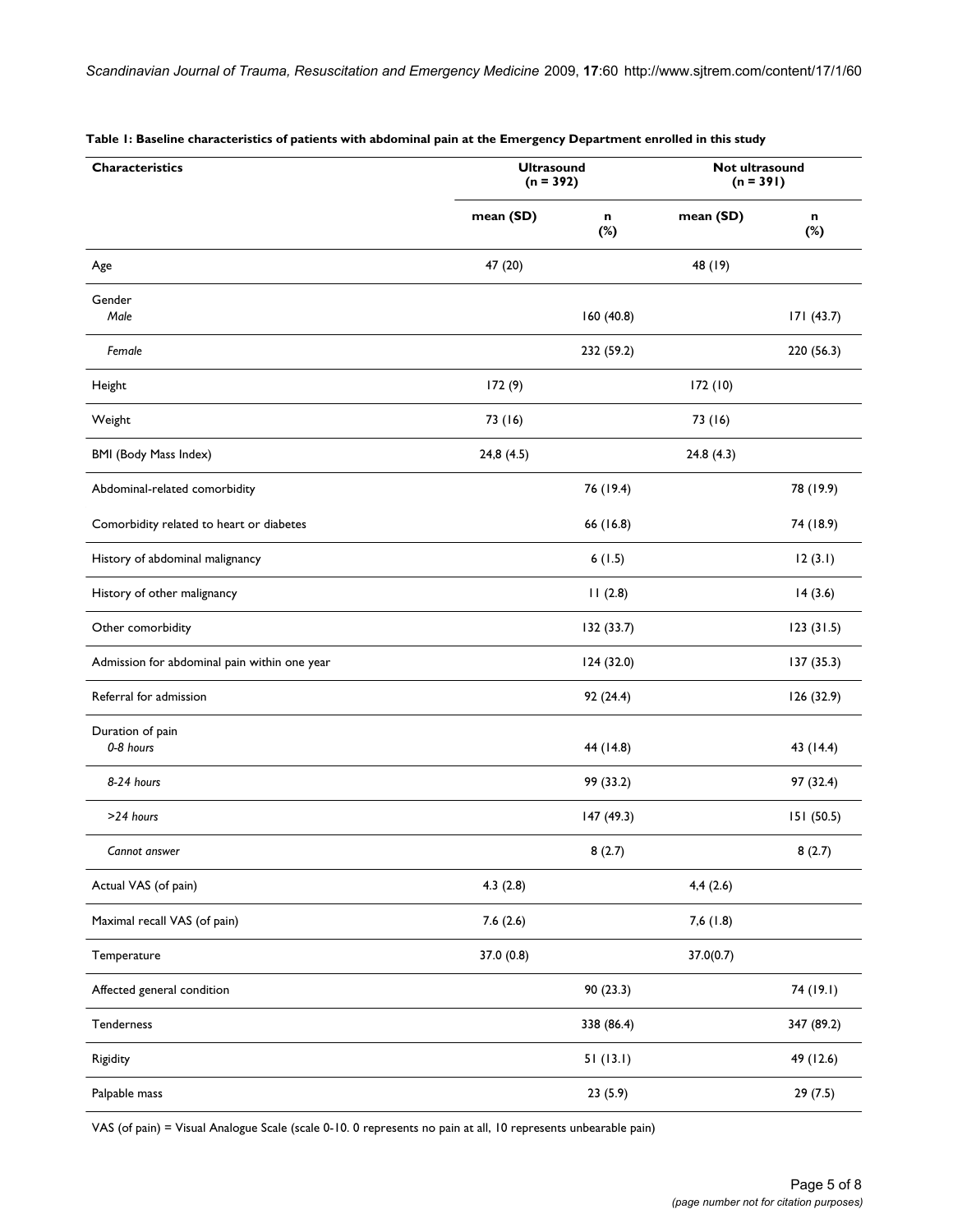#### **Table 2: Patient satisfaction (VAS)**

|                         |      | Ultrasound * |     |      | Not ultrasound ** |     |         |
|-------------------------|------|--------------|-----|------|-------------------|-----|---------|
|                         | Mean | Median       | SD  | Mean | Median            | SD  | p-value |
| At Emergency Department | 8.9  | 9.5          | l.4 | 8.7  | 9.2               | l.6 | 0.005   |
| At six-week follow-up   | 8.1  | 8.0          | 1.9 | 8.0  | 8.0               | 2.1 | 0.958   |

VAS (of satisfaction) = Visual Analogue Scale (scale 0-10. 0 represents the lowest satisfaction level, 10 represents highest satisfaction level). Min value 0 and max value 10 at ED and at six-week follow-up in both groups.

 $*$ n = 373 at ED, n = 356 at follow-up (missing data in 19 patients at ED and 4 at follow-up)

\*\*n = 364 at ED, n = 353 at follow-up (missing data in 27 patients at ED and 6 at follow-up)

and hospital beds and give radiologists more time to perform other examinations. There are also benefits for the patient who does not have to come back for further examinations to the same extent after leaving the ED.

The strengths of this study are the randomization procedure and the large number of comparable patients included. We also have an almost complete follow-up of the patients.

One weakness is the imprecision of the information in the regional health care registry. The medical care providers are supposed to give complete information to the registry but we have noted some inaccuracy. For example more than one registration was found for the same day. We were unable to validate the data afterwards to be sure that only conditions related to the actual ED visit were recorded. However, since the study is randomized, any misclassification would not lead to any bias in the comparisons

#### between the groups and therefore not affect our conclusion. We have though no reason to doubt that the data on hospital care and the short-term follow-up by the blinded nurse are correct.

#### **Conclusion**

This study shows no long-term side-effects on health care consumption and no increased mortality related to examination with surgeon-performed US in patients presenting in the ED with abdominal pain. The immediate patient satisfaction is slightly higher in the US group and health care consumption lower in the short term. Therefore, taking into consideration other benefits, we believe that implementation of bedside US in the ED improves management of the patients.

#### **Competing interests**

The authors declare that they have no competing interests.



#### Rate of recovery and subsequent did not undergo US at the ED **Figure 2** examinations at six week follow up comparing patients that underwent US with those who

**Rate of recovery and subsequent examinations at six week follow up comparing patients that underwent US with those who did not undergo US at the ED**.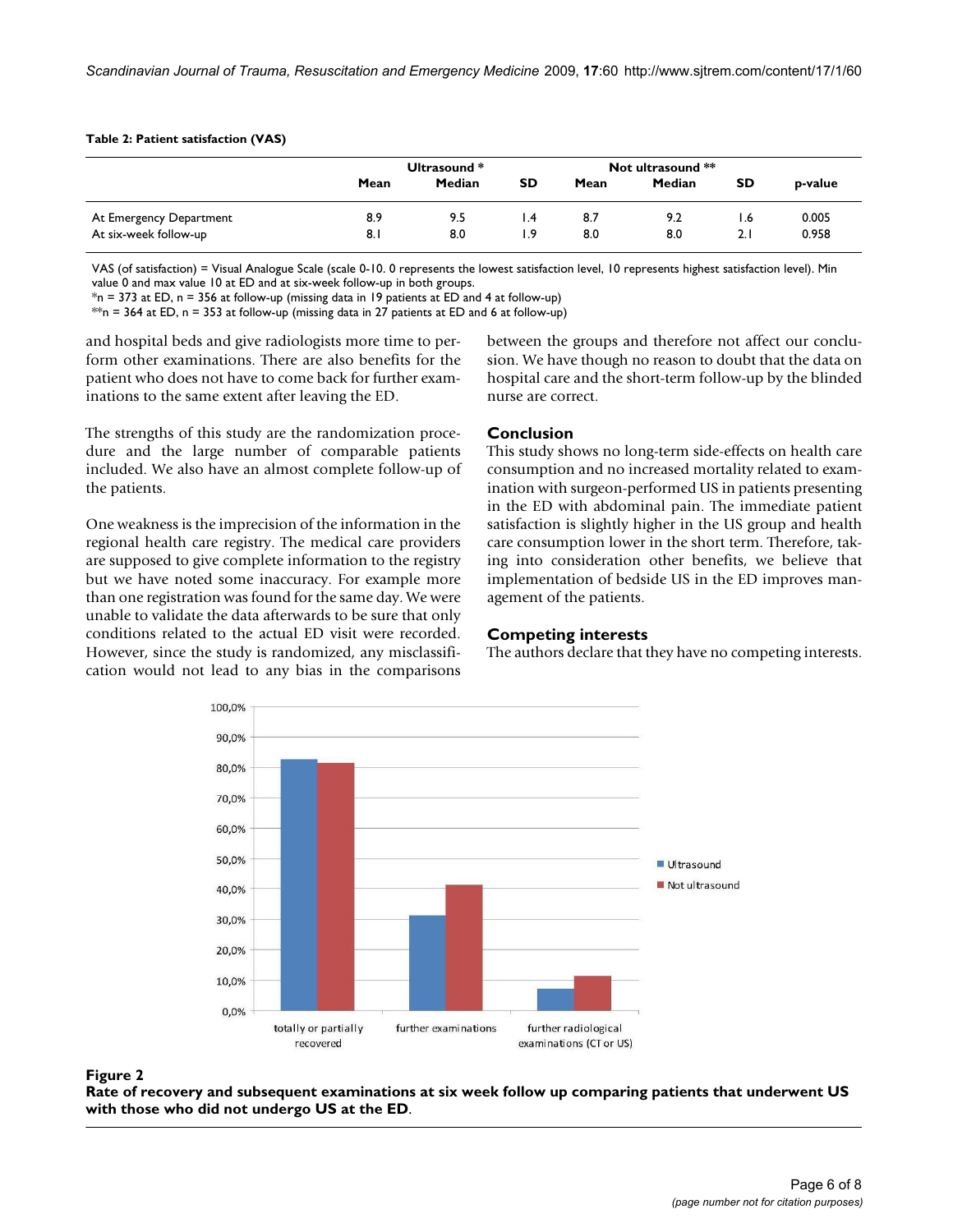**Table 3: Health condition and health care consumption at six-week follow-up**

|                                              | Ultrasound $n = 360$<br>n(%) | Not ultrasound $n = 359$<br>n(%) | p-value        |
|----------------------------------------------|------------------------------|----------------------------------|----------------|
| Further examinations (performed or planned)* | 111(31.1)                    | 146(41.4)                        | 0.004          |
| Planned                                      | 40(11.2)                     | 60(17.0)                         |                |
| Completed                                    | 71(19.9)                     | 86(24.4)                         |                |
| Not planned                                  | 246(68.9)                    | 206(58.6)                        |                |
| Computer tomography                          | 12(3.4)                      | 12(3.4)                          | 0.989          |
| Ultrasound                                   | 13(3.7)                      | 29(8.2)                          | 0.010          |
| Laboratory tests                             | 3(0.8)                       | 1(0.3)                           | 0.319          |
| Gastroscopy                                  | 16(4.5)                      | 15(4.2)                          | 0.867          |
| Colonoscopy                                  | 20(5.6)                      | 38(10.7)                         | 0.013          |
| Urography<br>Other examinations              | 19(5.3)<br>46(12.9)          | 23(6.5)<br>58(16.4)              | 0.512<br>0.192 |
| Doctor consultation                          | 88(24.7)                     | 77(21.6)                         | 0.329          |
| Health condition**<br>totally well           | 218(60.7)                    | 215 (59.9)                       | 0.984          |
| partly well                                  | 78(21.7)                     | 77(21.4)                         |                |
| not well can not tell                        | 59(16.4)                     | 63(17.5)<br>4(1.1)               |                |
| can not tell                                 | 4(1.1)<br>4(1.1)             | 4(1.1)                           |                |

\*Missing data in 3 patients in US group and 7 patients in not US group

\*\* Missing data in 1 patient in US group

### **Table 4: Health care consumption at two-year follow-up**

|                                                 | <b>Ultrasound</b><br>$(n = 388*)$ |      |           | Not ultrasound<br>$(n = 383**)$ |              |      |         |
|-------------------------------------------------|-----------------------------------|------|-----------|---------------------------------|--------------|------|---------|
|                                                 | Median<br>(min-max)               | Mean | <b>SD</b> | Median<br>(min-max)             | Mean         | SD   | p-value |
| Number of out-patient admissions                | $5.0(0-500)$                      | 13.8 | 31.6      | $7.0(0-183)$                    | 13.5         | 19.9 | 0.220   |
| Number of out-patient radiological examinations | $1.0(0-11)$                       | 1.4  | 2.0       | $1.0(0-16)$                     | 1.5          | 2.1  | 0.294   |
| Number of out-patient endoscopies               | $0.0(0-3)$                        | 0.2  | 0.5       | $0.0(0-3)$                      | 0.2          | 0.5  | 0.108   |
| Number of in-patient admissions                 | $0.0(0-18)$                       | 1.1  | 2.3       | $0.0(0-14)$                     | $\mathbf{L}$ | 2.2  | 0.774   |
| Total amount of hospital days                   | $0.0(0-462)$                      | 6.0  | 26.3      | $0.0(0-470)$                    | 8.7          | 35.6 | 0.733   |

\*Missing data for 3 patients

\*\*Missing data for 6 patients